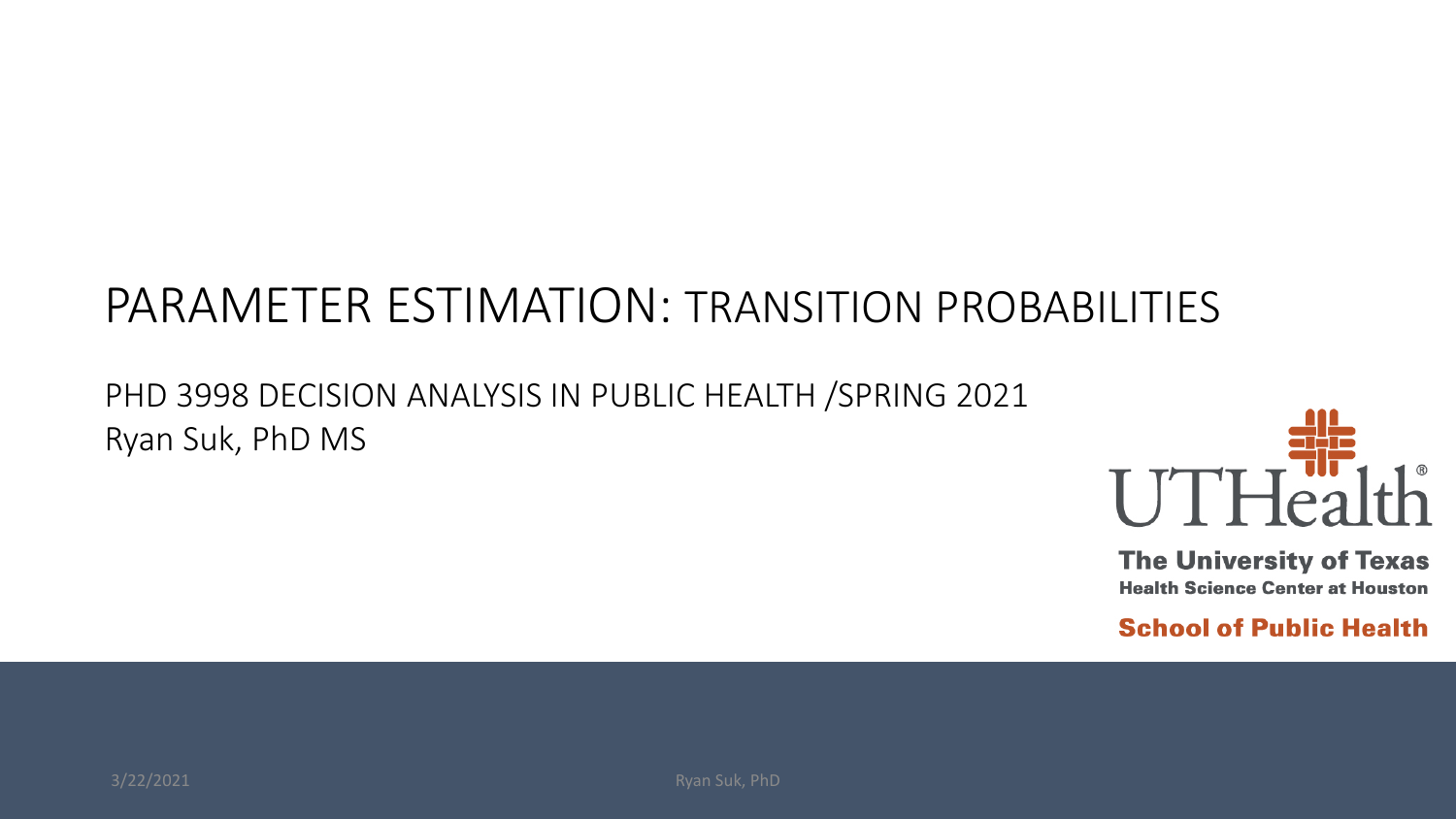

**School of Public Health** 

#### OBJECTIVE

#### HOW TO EXTRACT DATA TO DERIVE MODEL TRANSITION PROBABILITIES FROM THE PUBLISHED LITERATURE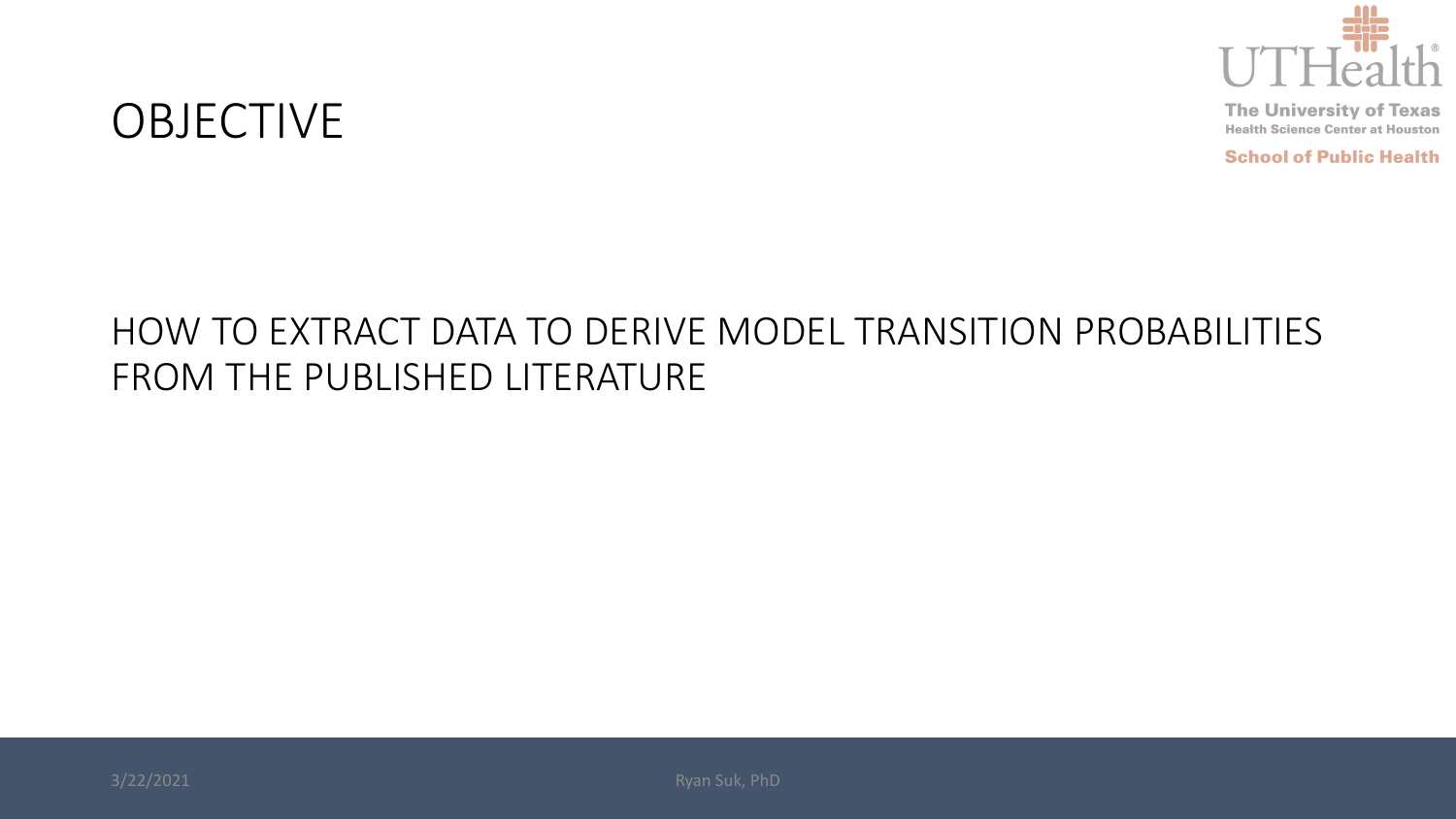

**School of Public Health** 

#### OVERVIEW

- RATES VS PROBABILITIES
- OTHER PUBLISHED EVIDENCE TO PROBABILITIES
- LIFE TABLE FOR BACKGROUND MORTALITY
- TIME-DEPENDENT PROBABILITIES FROM SURVIVAL ANALYSIS
- SUGGESTED HIERARCHY OF EVIDENCE
- REFERENCES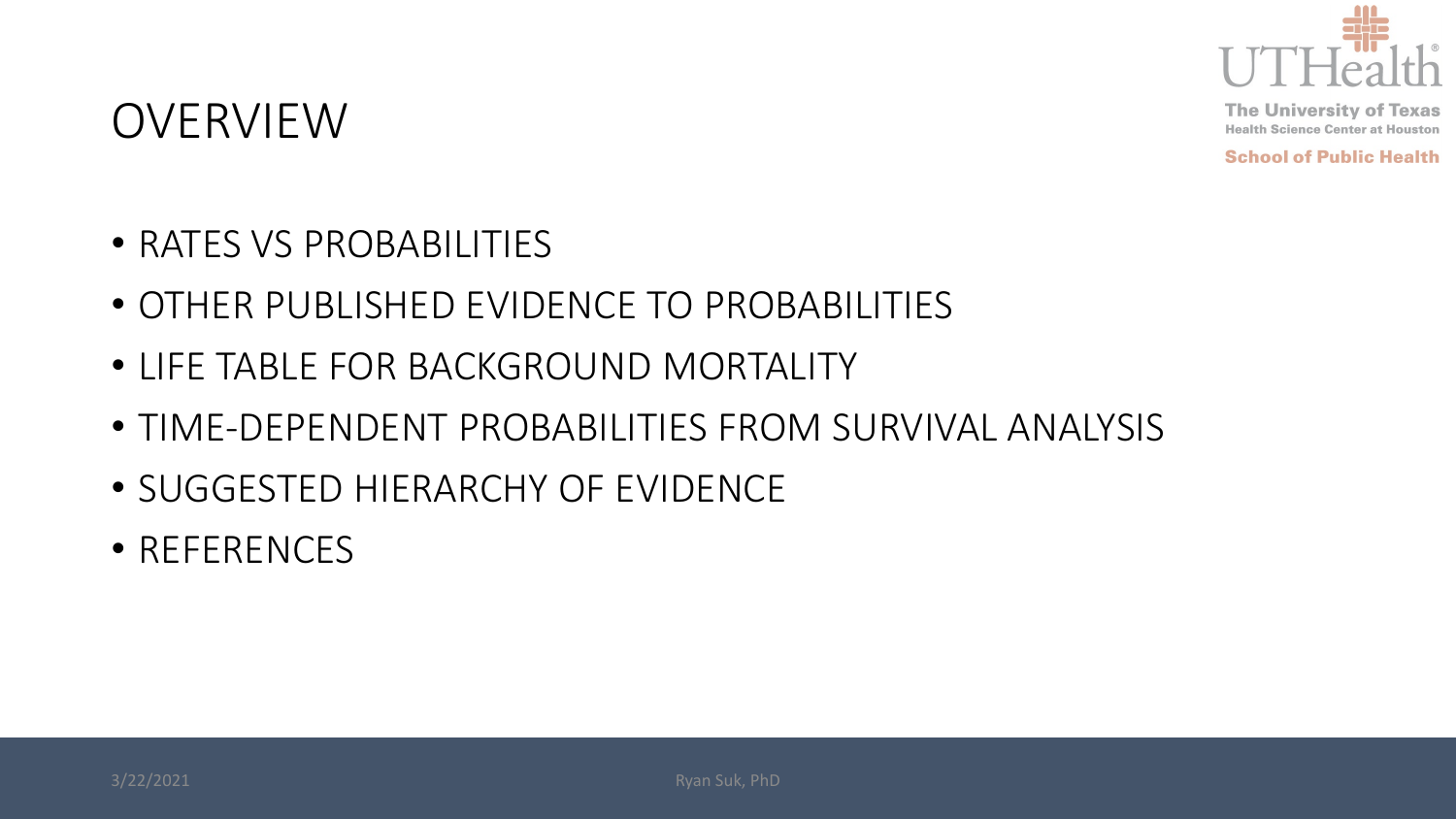

## RATES VS PROBABILITIES

|                          | <b>RATE</b>                                                                                                   | <b>PROBABILITY (RISK)</b>                                                                                                                                                                        |
|--------------------------|---------------------------------------------------------------------------------------------------------------|--------------------------------------------------------------------------------------------------------------------------------------------------------------------------------------------------|
| Concept                  | Instantaneous potential for change in<br>one variable per unit change in another<br>variable                  | Probability that a person will experience a<br>change in health state within a specified<br>time period. 0-1                                                                                     |
| Range                    | 0 to $\infty$                                                                                                 | $0$ to $1$                                                                                                                                                                                       |
| Definition               | # of events that occurred in a time period<br>Total time period experienced by all subjects followed          | # of events that occurred in a time period<br># of people followed for that time period                                                                                                          |
| Relationship to time     | Inferred from measurement on a<br>population taken over time.                                                 | Requires period referent of time which<br>transitions occur (the period referent.                                                                                                                |
| <b>Practical aspects</b> | Usually measured as events/person-time<br>Estimation must be based on group data,<br>not individual outcomes. | Usually measured as persons experiencing a<br>transition per total population at risk over<br>the relevant time period.<br>Estimates may be based on individual<br>outcomes (e.g., Kaplan-Meier) |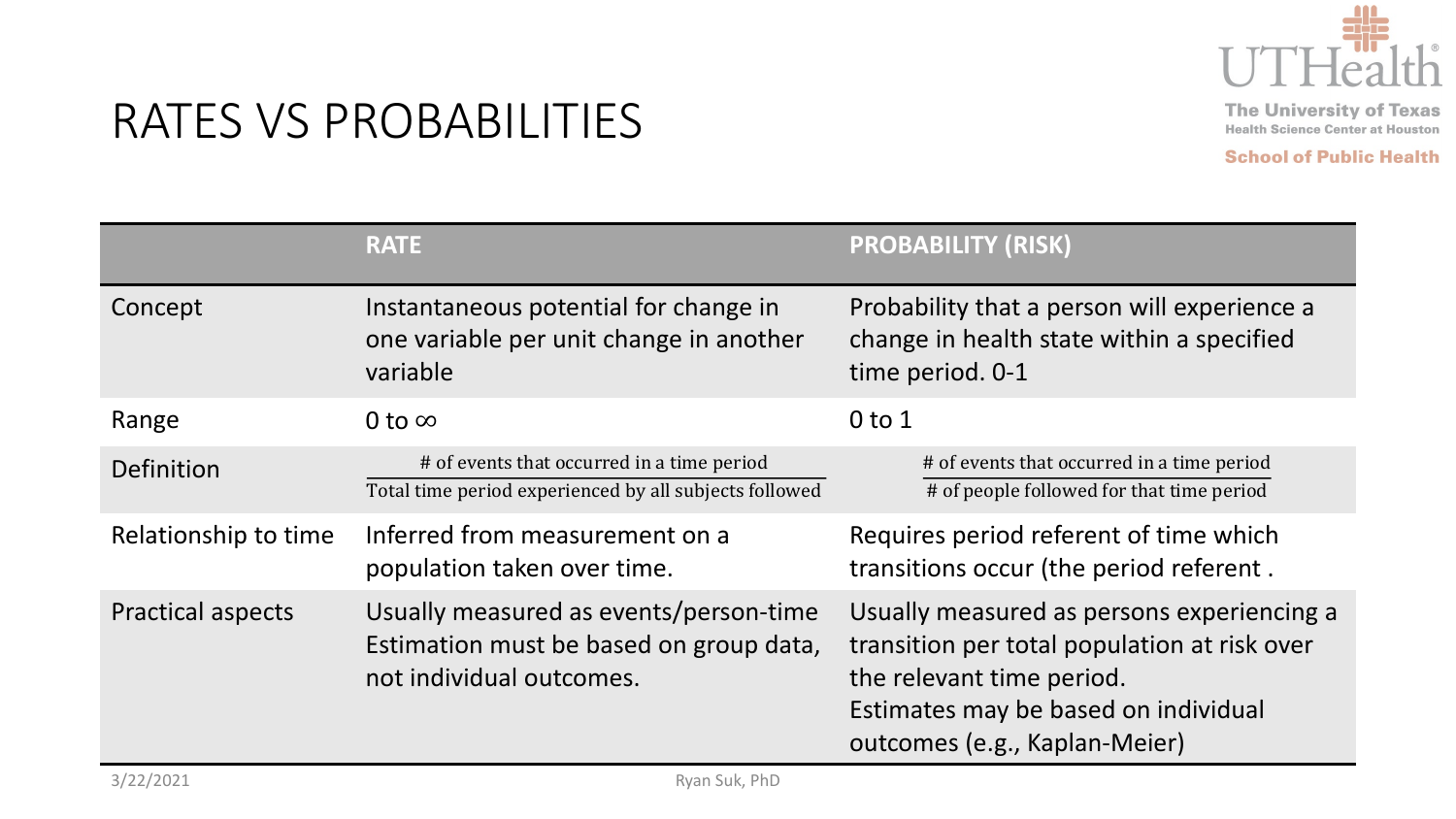

**School of Public Health** 

### RATES VS PROBABILITIES

#### Terms in the Medical Literature

| <b>RATE</b>                | <b>PROBABILITY (RISK)</b>    |
|----------------------------|------------------------------|
| <b>HAZARD RATE</b>         | <b>LIKELIHOOD</b>            |
| <b>POTENTIAL</b>           | <b>CUMULATIVE INCIDENCE</b>  |
| PERSON-TIME INCIDENCE RATE | KAPLAN-MEIER (PRODUCT-LIMIT) |
| <b>INCIDENCE DENSITY</b>   |                              |
| <b>FORCE OF MORBIDITY</b>  |                              |
| <b>INTANTANEOUS RISK</b>   |                              |
|                            |                              |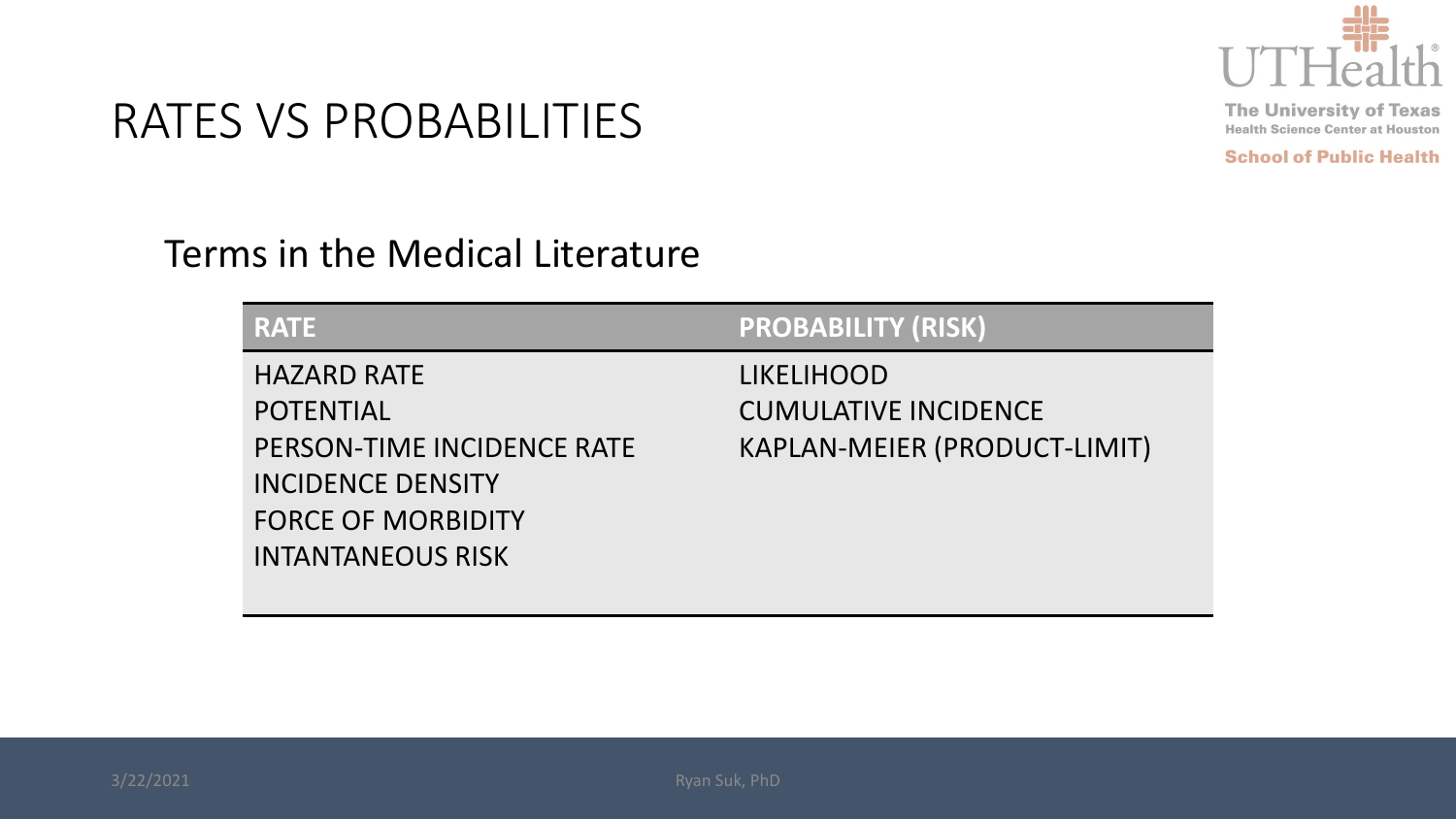

**School of Public Health** 

## RATES VS PROBABILITIES

• Distinguishing example

A cohort of 1000 people is followed for 3 year. During the 3 follow-up years, 12 patients experienced a hip fracture. Let's assume 6 of them occurred after 1 year and 6 of them occurred after 2 years.

Probability (3-year probability)= ? Rate= ?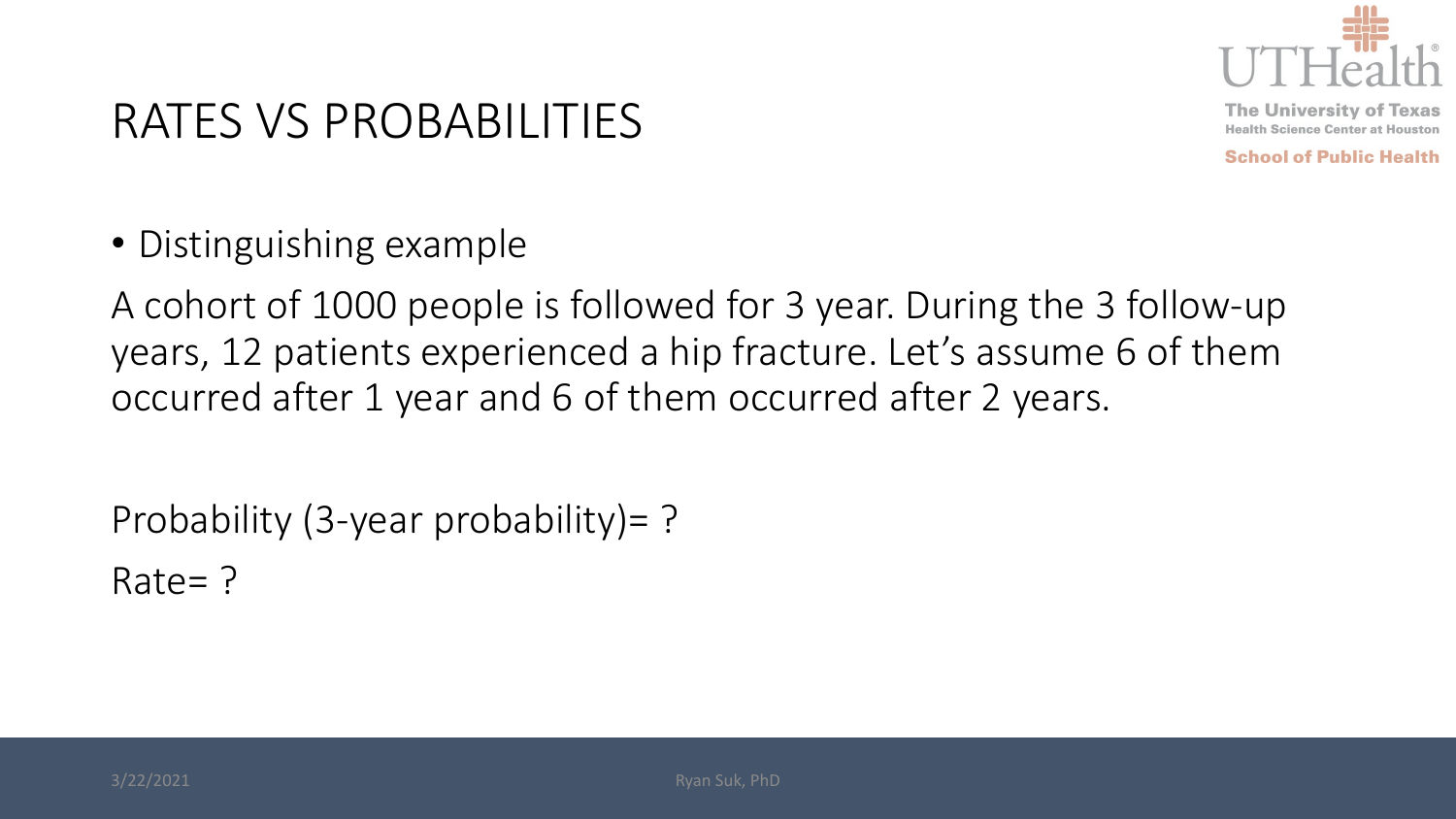

**School of Public Health** 

## RATES VS PROBABILITIES

• Distinguishing example

A cohort of 1000 people is followed for 3 year. During the 3 follow-up years, 12 patients experienced a hip fracture. Let's assume 6 of them occurred after 1 year and 6 of them occurred after 2 years.

Probability (3-year probability or cumulative incidence) =  $12/1000 = 0.012$ 

Rate=  $12/2982 = 0.004$  per person-time

Denominator: Sum of the total amount of person-time of no-fracture, 988\*3, and Sum of total amount of P-T of fractures,  $(6*1)+(6*2) \Rightarrow 2982$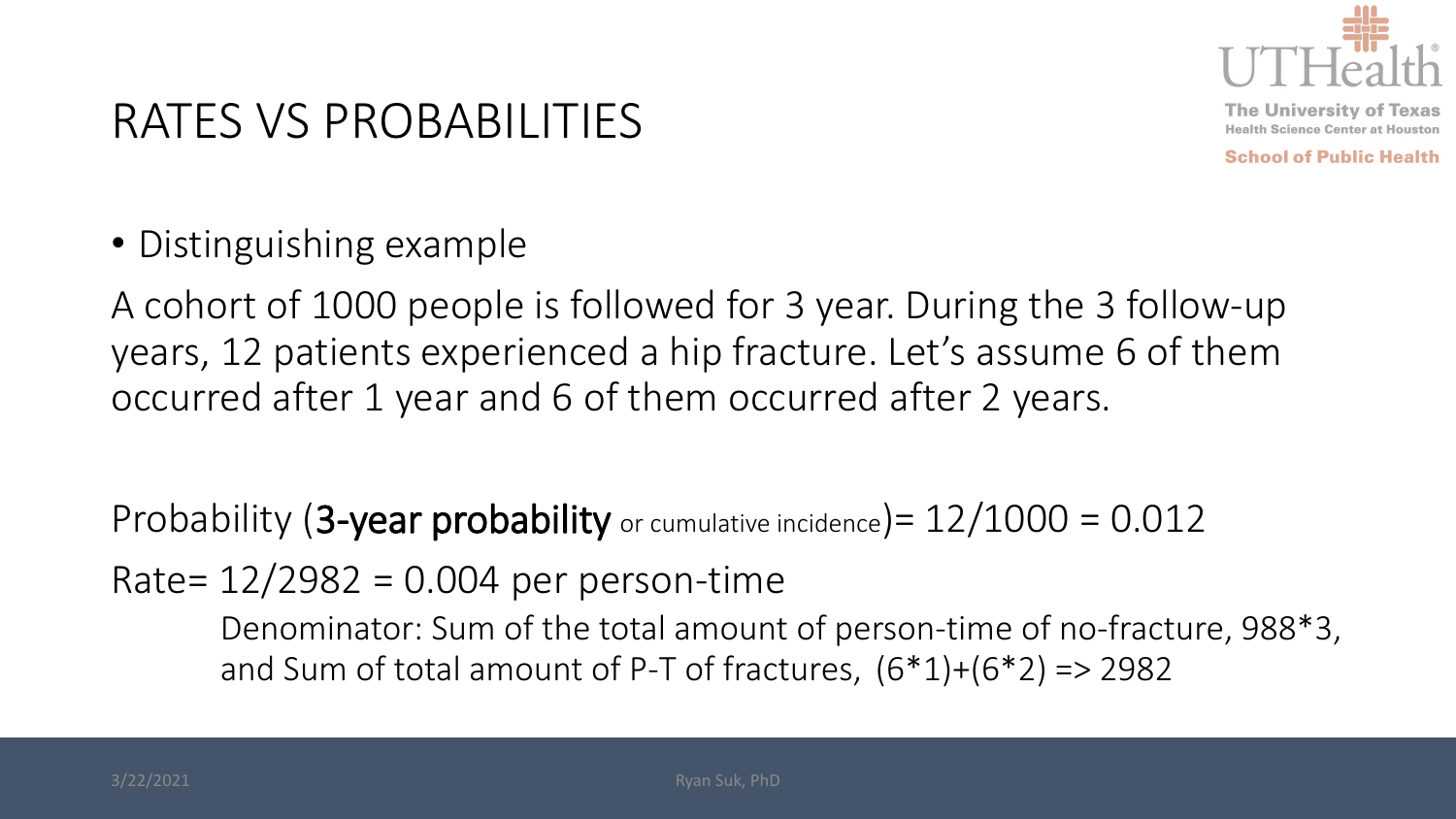

**School of Public Health** 

## RATES VS PROBABILITIES

If an event occurs at a constant rate r per time unit t,

• Converting Rate (r) to Probability (P)

 $P = 1 - exp(-rt)$ 

• Converting Probability (P) to Rate (r)

$$
r = \frac{-\ln(1-P)}{t}
$$

• Converting Probability for model's cycle length (Ex. n-year P into annual P)

$$
r_1 = -\frac{1}{n} \ln(1 - P_n) \qquad \Rightarrow \qquad P_1 = 1 - \exp(-r_1)
$$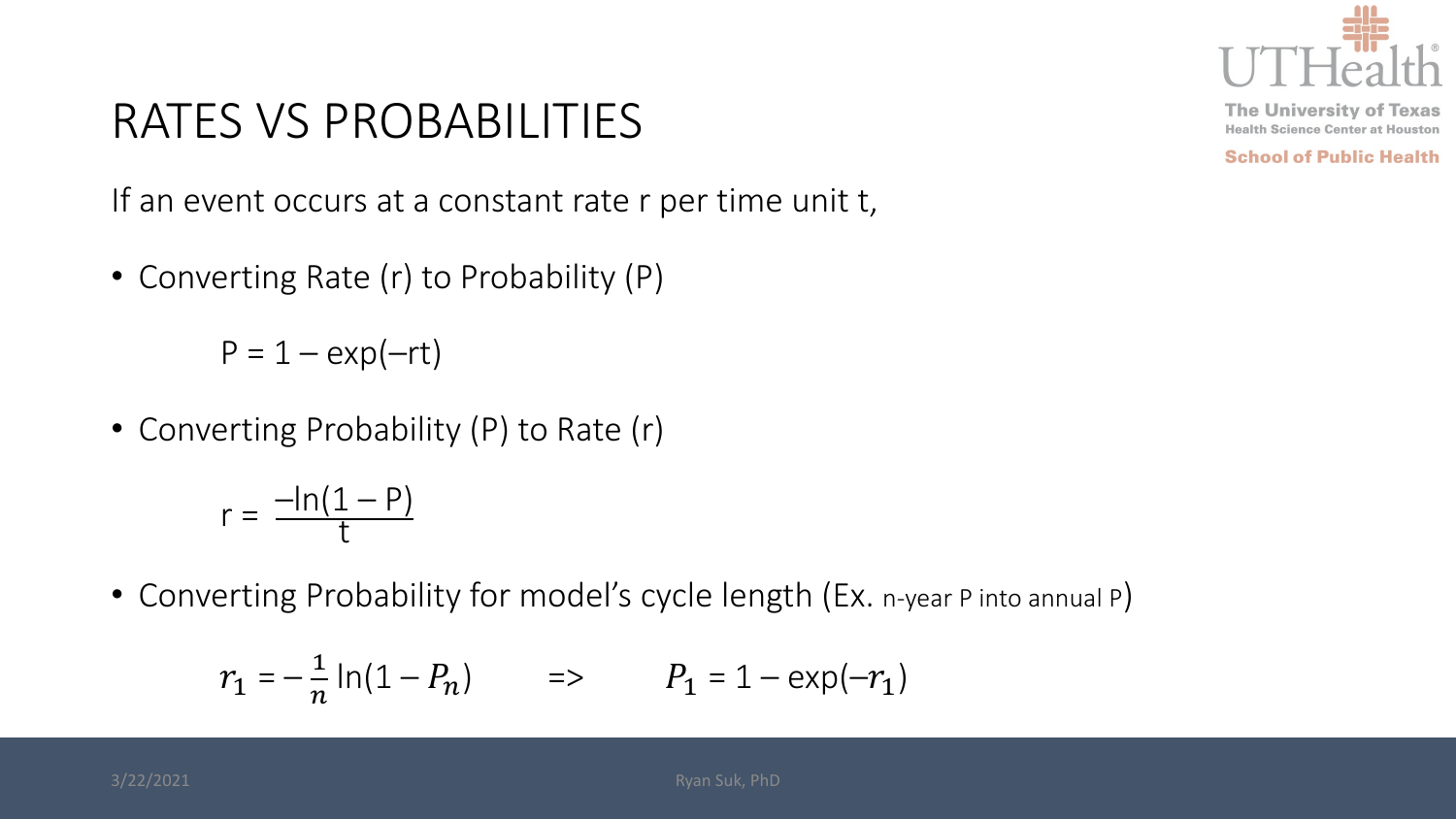

**School of Public Health** 

#### RATES VS PROBABILITIES

• Exercise:

Assume 100 well patients are followed for 3 years. Over the 3-year period, 70 patients experienced an event (EX. death)

Calculate the annual probability p of the event.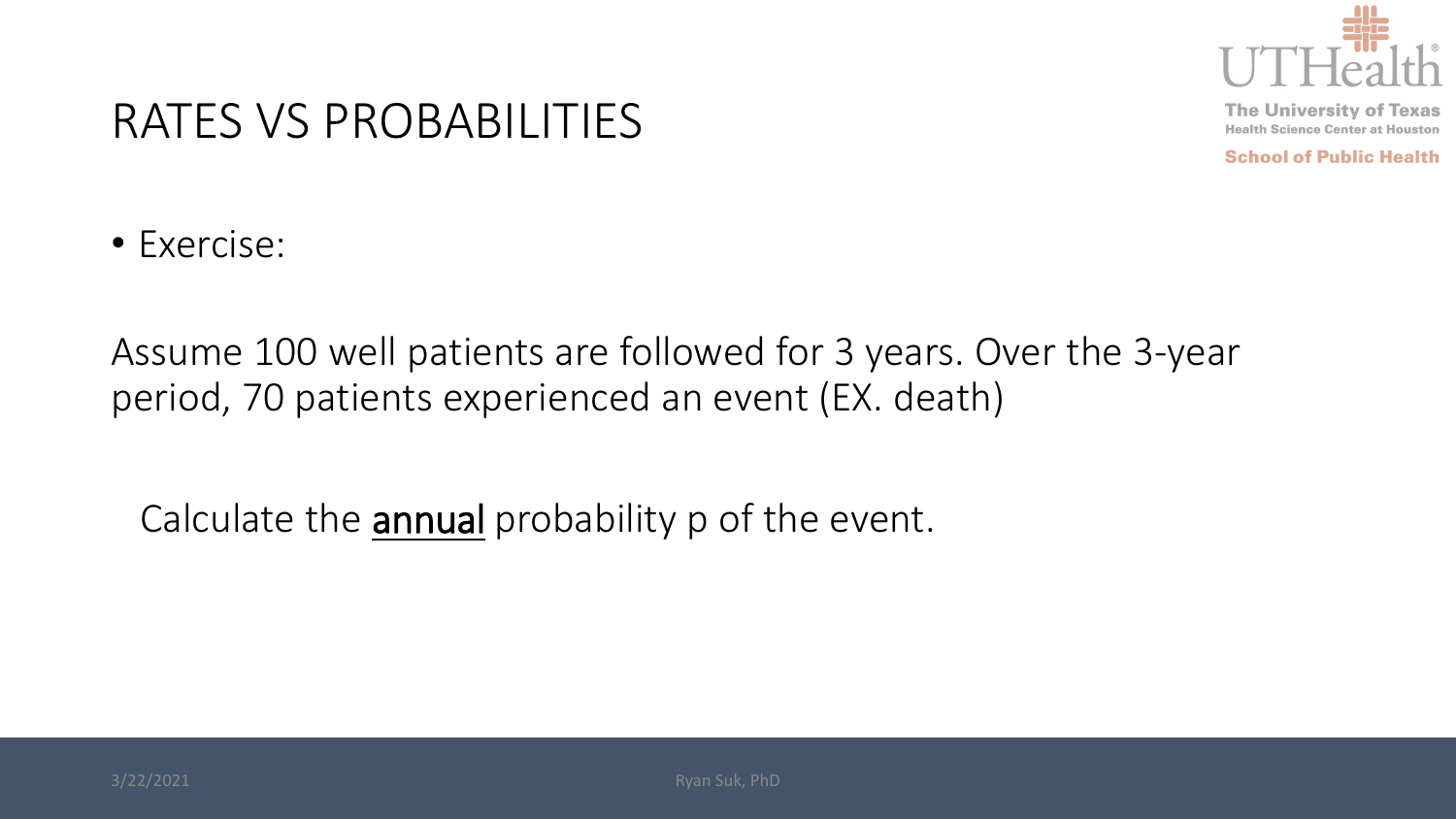

**School of Public Health** 

#### RATES VS PROBABILITIES

• Answer:

First, convert 3-year probability to annual rate.

• 
$$
r_1 = -\frac{1}{3} \ln(1 - 0.7) = 0.4013
$$

Then, convert annual rate to annual probability.

• 
$$
P_1 = 1 - \exp(-0.4013) = 0.3306
$$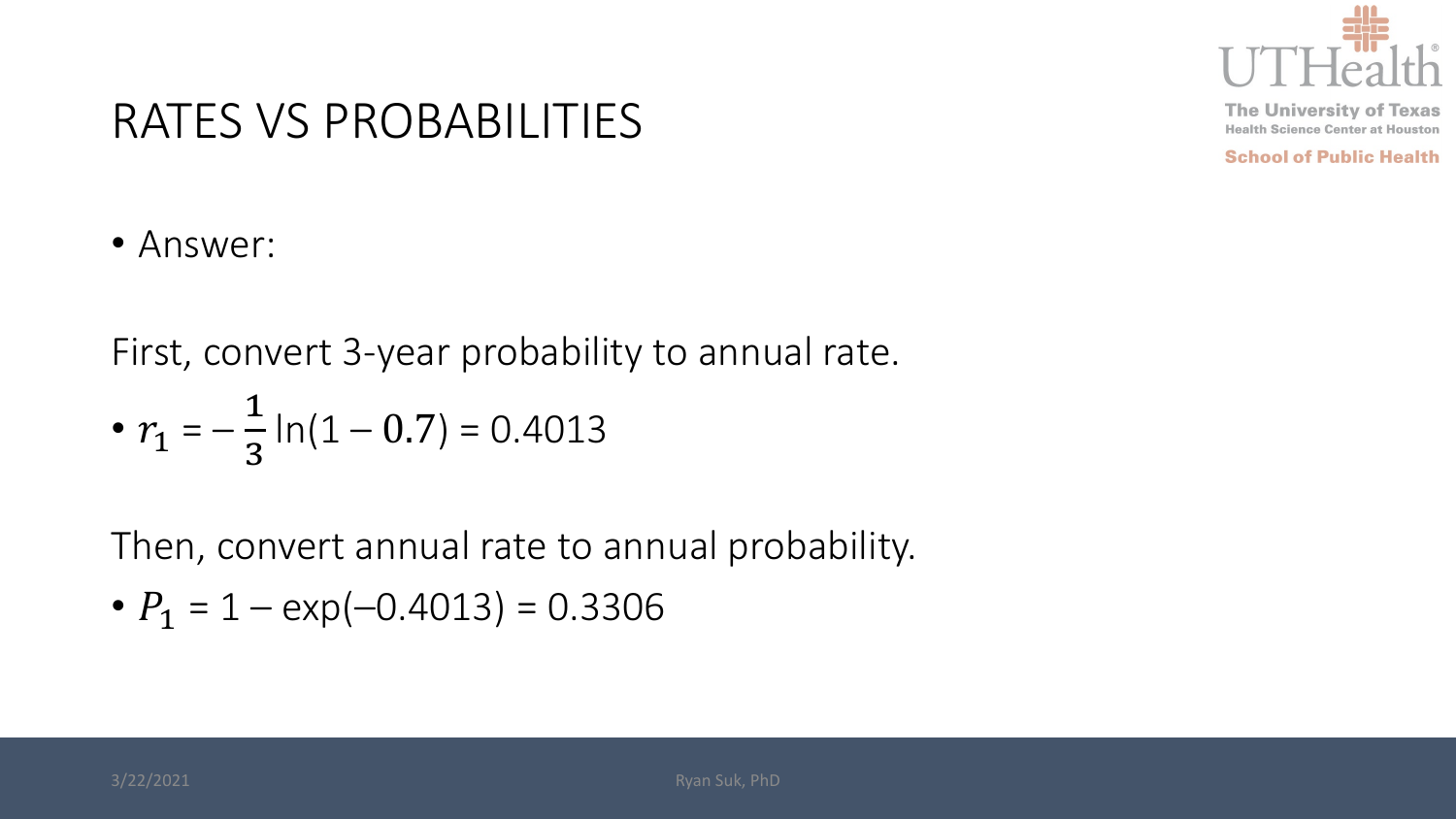

# OTHER PUBLISHED EVIDENCE TO PROBABILITIES

**The University of Texas Health Science Center at Houston** 

| <b>Statistic</b>          | <b>Definition</b>                   | Range         |
|---------------------------|-------------------------------------|---------------|
| <b>Relative Risk (RR)</b> | Probability of outcome in exposed   | 0 to $\infty$ |
|                           | Probability of outcome in unexposed |               |
| Odds                      | Probability of outcome              | 0 to $\infty$ |
|                           | 1 - Probability of outcome          |               |
| Odds Ratio (OR)           | Odds of outcome in exposed          | 0 to $\infty$ |
|                           | Odds of outcome in unexposed        |               |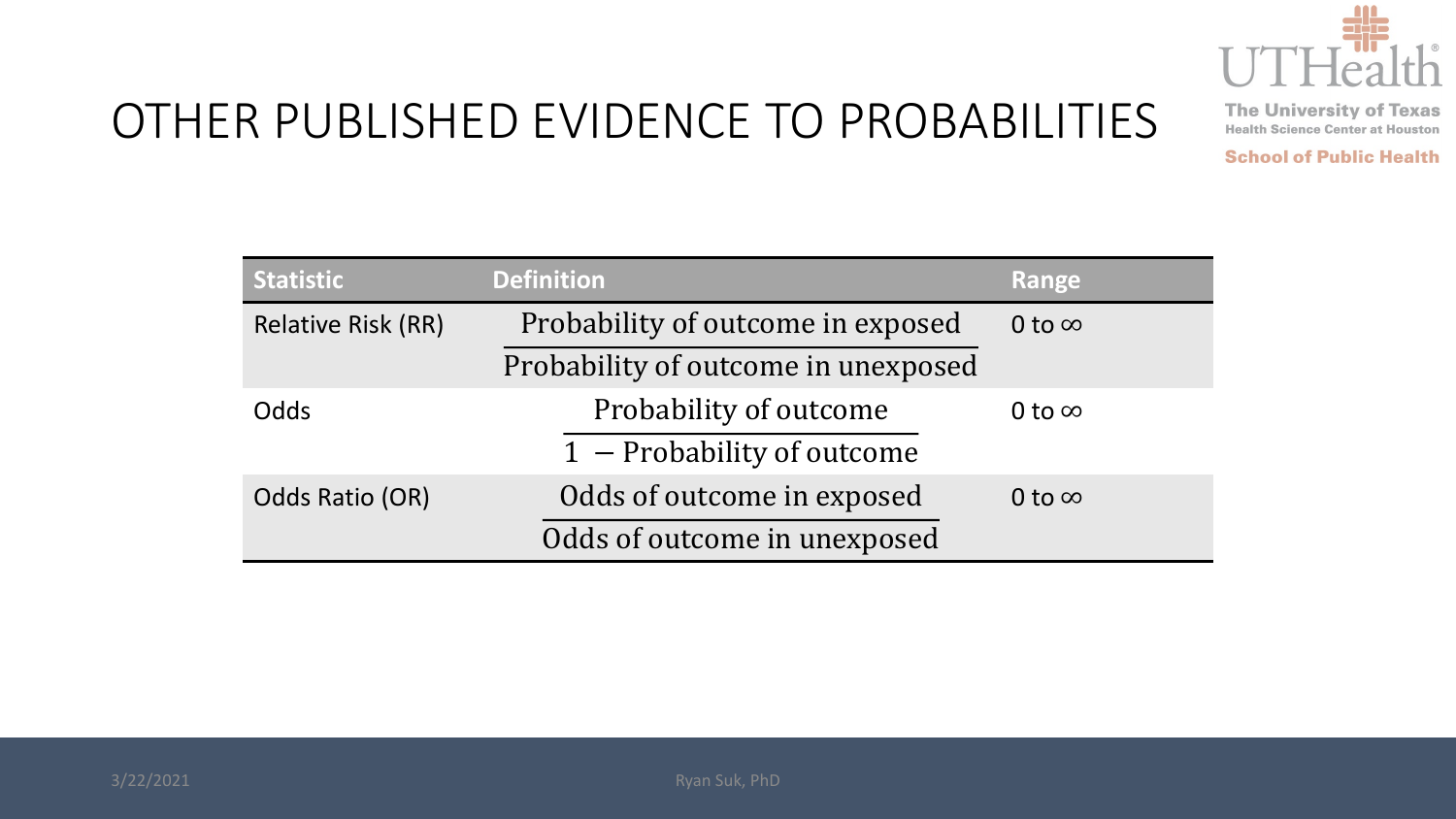

# OTHER PUBLISHED EVIDENCE TO PROBABILITIES

**The University of Texas Health Science Center at Houston** 

**School of Public Health** 

• Using RR to derive transition probabilities for the treated group

$$
\mathsf{RR}=\frac{p_1}{p_0},\ p_1=\mathsf{RR}*\boldsymbol{p}_0
$$

• Using OR to derive transition probabilities for the treated group

Derive RR from OR : RR = 
$$
\frac{OR}{(1 - p_0 + (p_0 * OR))}
$$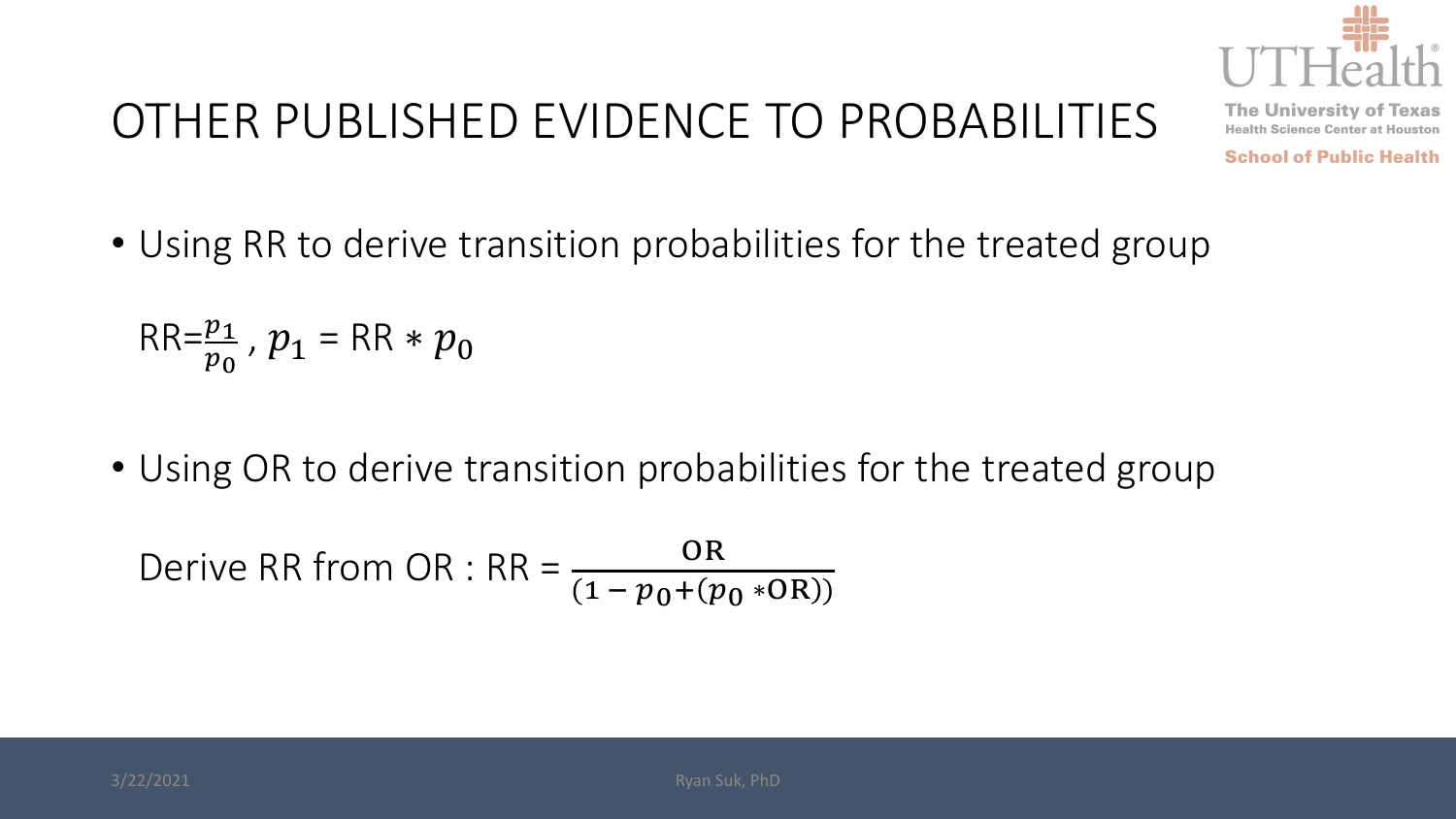

**The University of Texas Health Science Center at Houston** 

**School of Public Health** 

- Many decision models use life tables of all-cause mortality to approximate background mortality.
- Use competing mortality risks in simulation models: other-cause mortality (background mortality) with disease-specific mortality.
- For example, in a cancer model,

 $r_c$  = the annual rate of dying from cancer

 $r<sub>o</sub>$  = the annual rate of dying from other causes

The annual probability of overall death is:  $P = 1 - \exp(-\frac{r_r}{r_1})$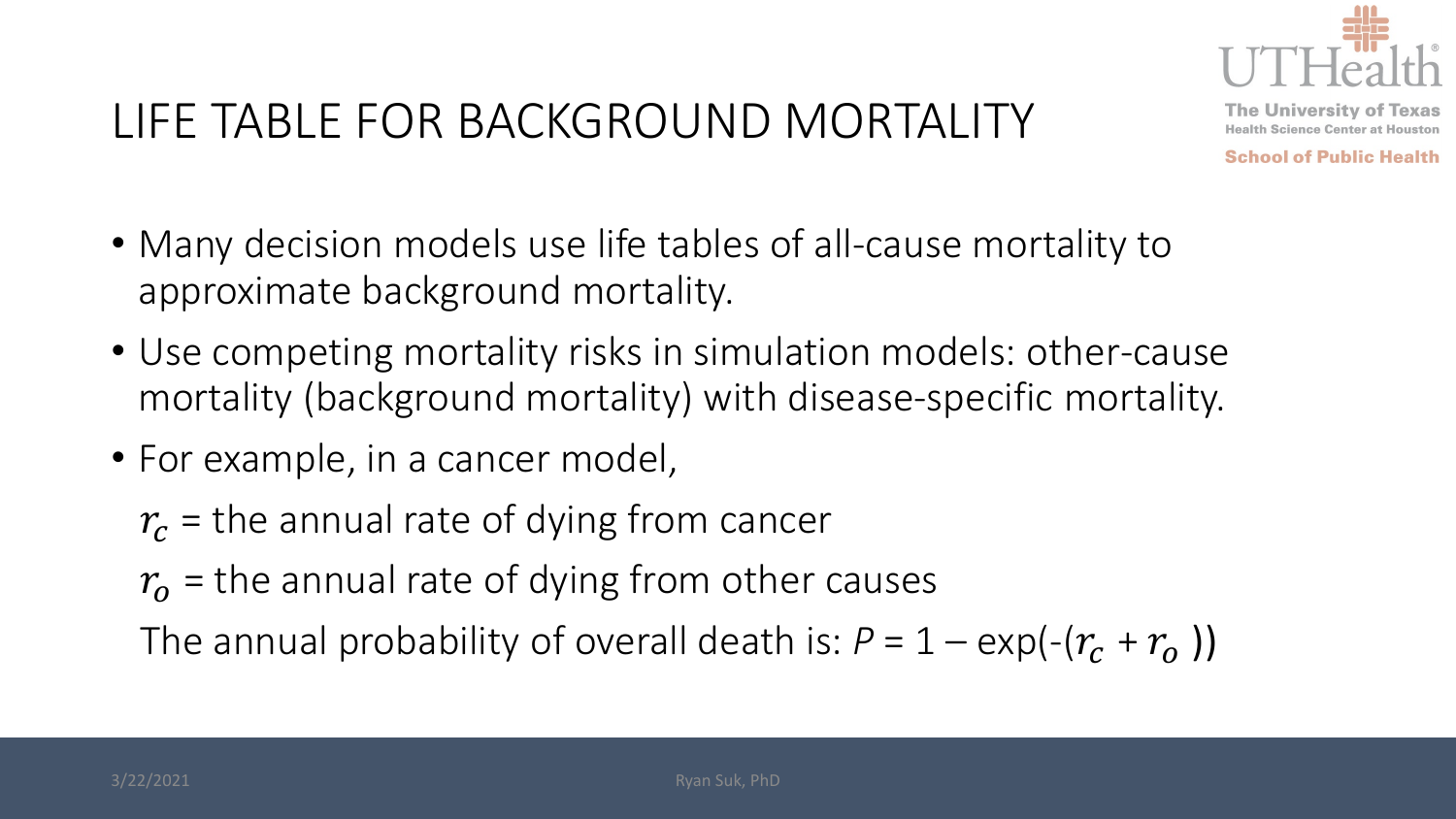

**The University of Texas Health Science Center at Houston** 

**School of Public Health** 

• Competing mortality in the model (as sequential events)



$$
Pr(die) = 1 - exp(-rA) + exp(-rA)[1 - exp(-rB)]
$$
  
= 1 - exp[-(r<sub>A</sub> + r<sub>B</sub>)]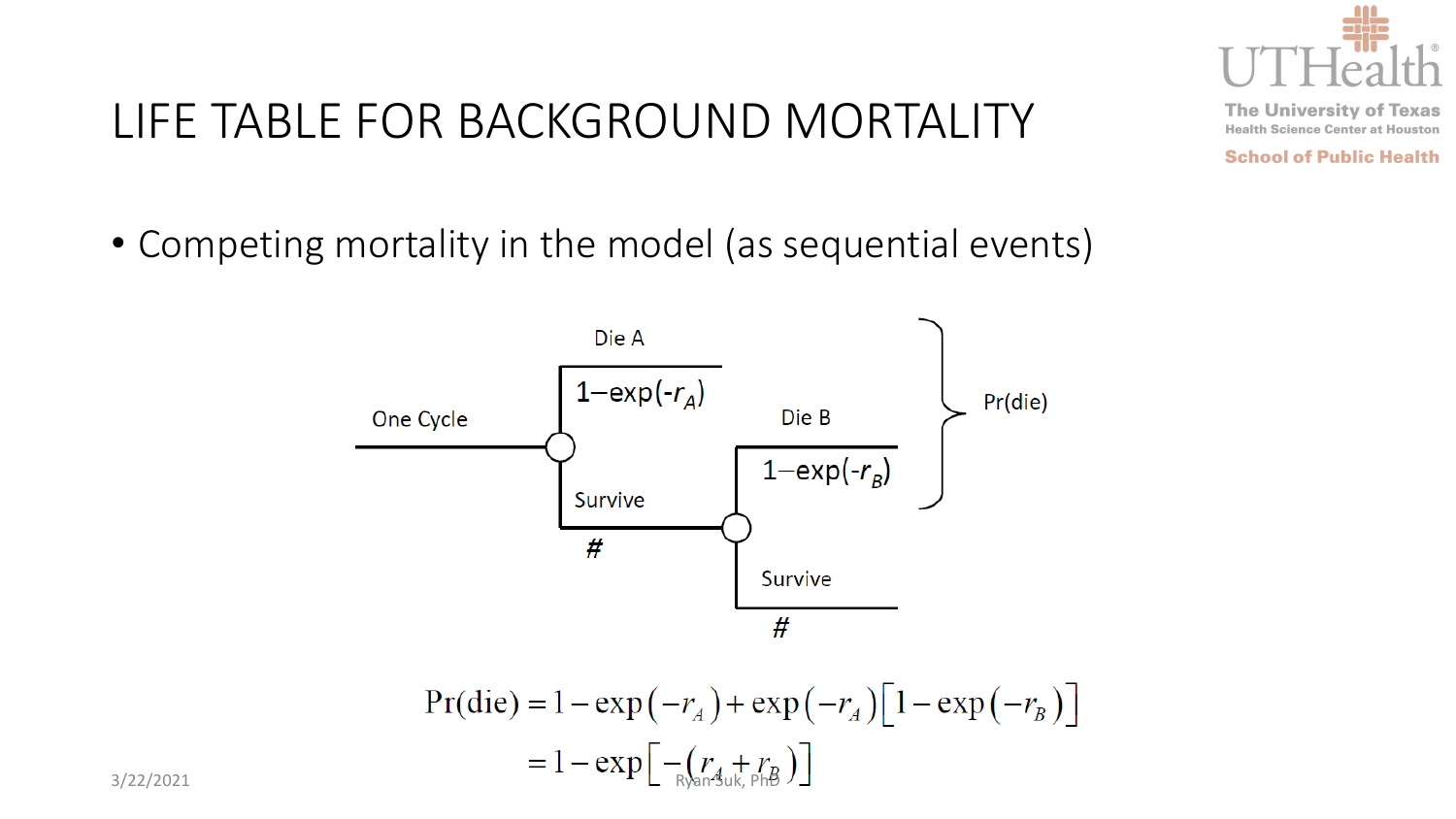

**The University of Texas Health Science Center at Houston** 

**School of Public Health** 

• Competing mortality in the model (another possible structure)

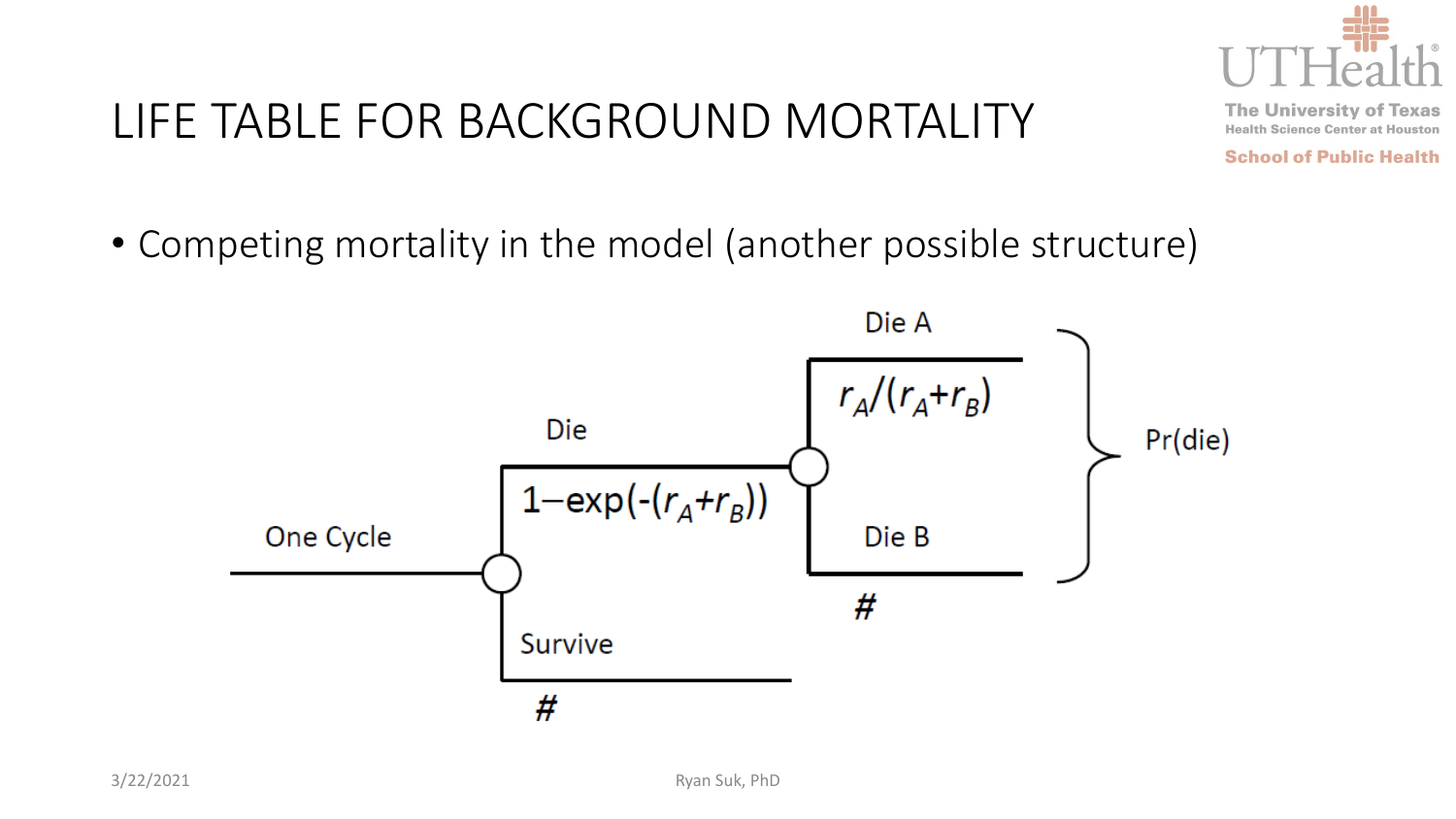

**The University of Texas Health Science Center at Houston School of Public Health** 

# LIFE TABLE FOR BACKGROUND MORTALITY

• Competing mortality in the model (as exclusive events)

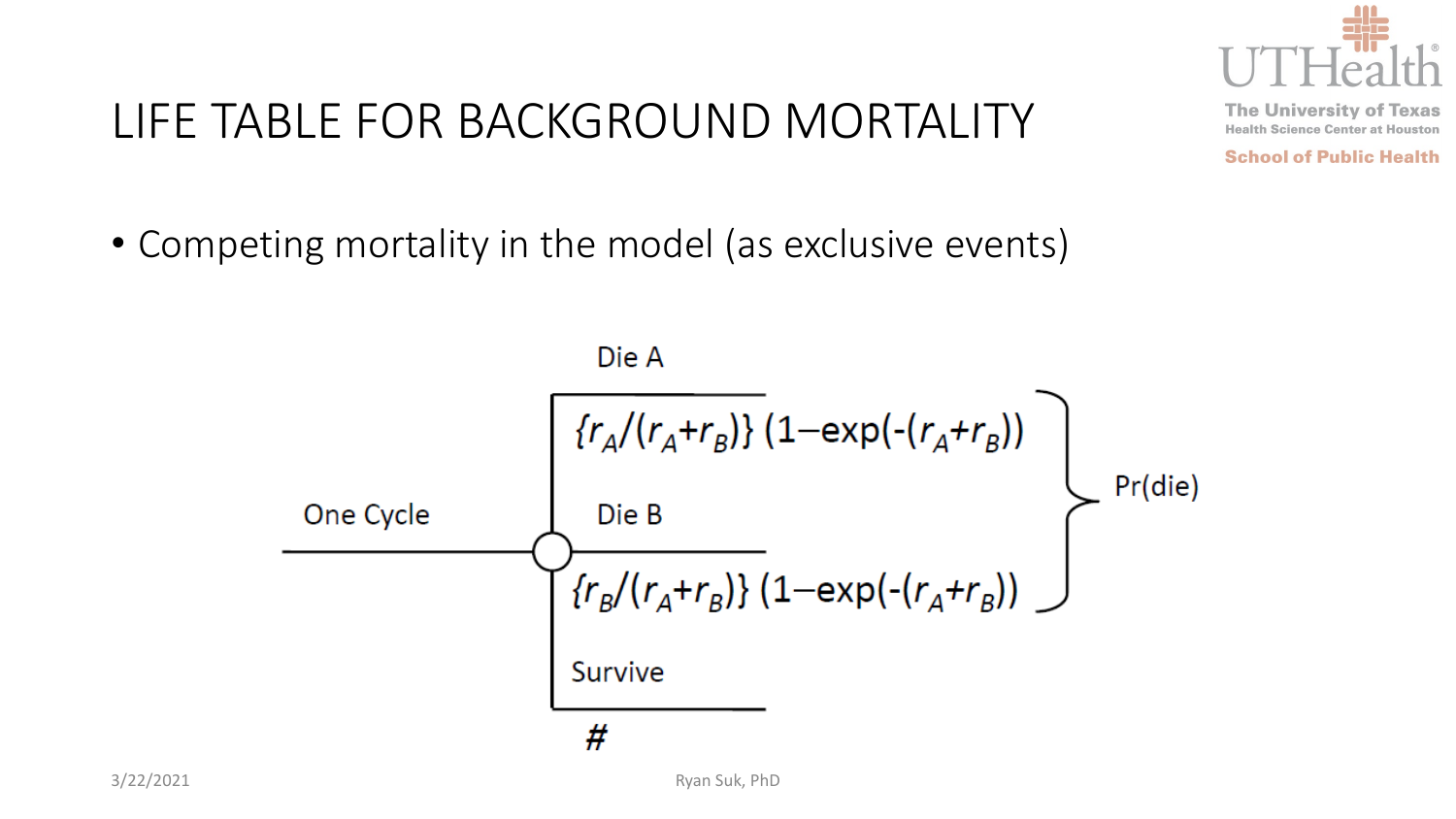

**The University of Texas Health Science Center at Houston** 

| Age (x)        | $\bm{Q}_\mathcal{X}$ | $I_x$  | $d_x$         | $L_x$ | $T_{x}$ | $e_x$ |  |
|----------------|----------------------|--------|---------------|-------|---------|-------|--|
| $\mathbf 0$    | 0.005683             | 100000 | 568           | 99602 | 2439752 | 76.52 |  |
| $\mathbf{1}$   | 0.000406             | 99432  | 40            | 99412 | 2340150 | 75.95 |  |
| $\overline{2}$ | 0.000249             | 99391  | 25            | 99379 | 2240738 | 74.98 |  |
| 3              | 0.000207             | 99367  | 21            | 99356 | 2141360 | 74.00 |  |
| $\overline{4}$ | 0.000139             | 99346  | 14            | 99339 | 2042003 | 73.02 |  |
| 5              | 0.000119             | 99332  | 12            | 99326 | 1942664 | 72.03 |  |
| 6              | 0.000134             | 99320  | 13            | 99314 | 1843338 | 71.04 |  |
| 7~96 omitted   |                      |        |               |       |         |       |  |
| 97             | 0.313100             | 2067   | 647           | 1743  | 4195    | 2.03  |  |
| 98             | 0.336227             | 1420   | 477           | 1181  | 2452    | 1.73  |  |
| 99             | 0.349848             | 942    | 330           | 777   | 1271    | 1.35  |  |
| 100            | 0.389974             | 613    | 239           | 493   | 493     | 0.80  |  |
|                |                      |        | Ryan Suk, PhD |       |         |       |  |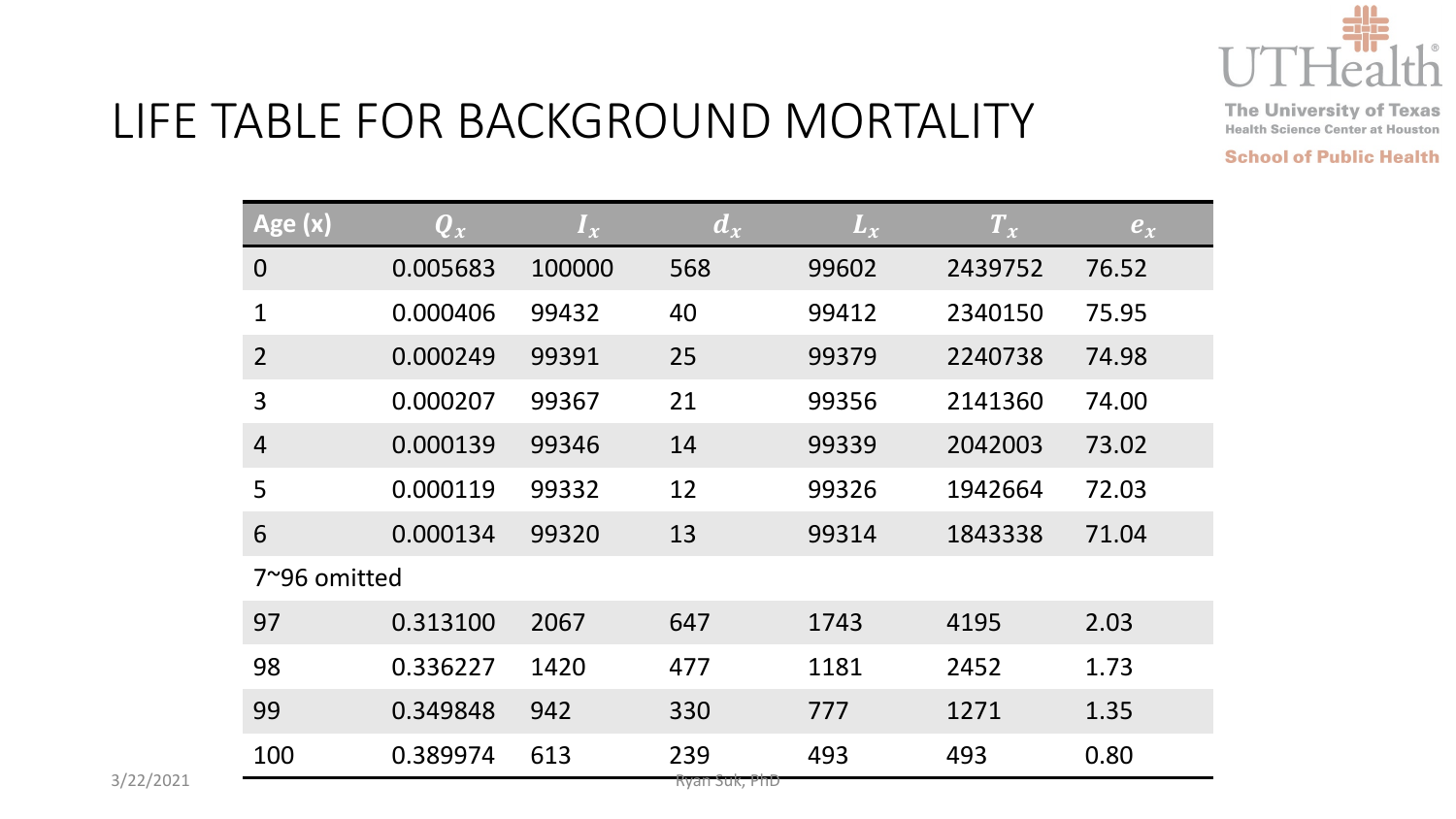

**The University of Texas Health Science Center at Houston** 

- Limitation: Certain diseases of interest can be substantial contributors to all-cause mortality.
- Example: For an average 60-year-old adult in the US, cancers of the lung, breast, and colorectum are responsible for approximately 13%, 7% (in women), and 3 % of mortality, respectively. –> Double-counting
- For accurate other-cause mortality, the process to remove such disease-specific mortality from all-cause cohort life tables is needed.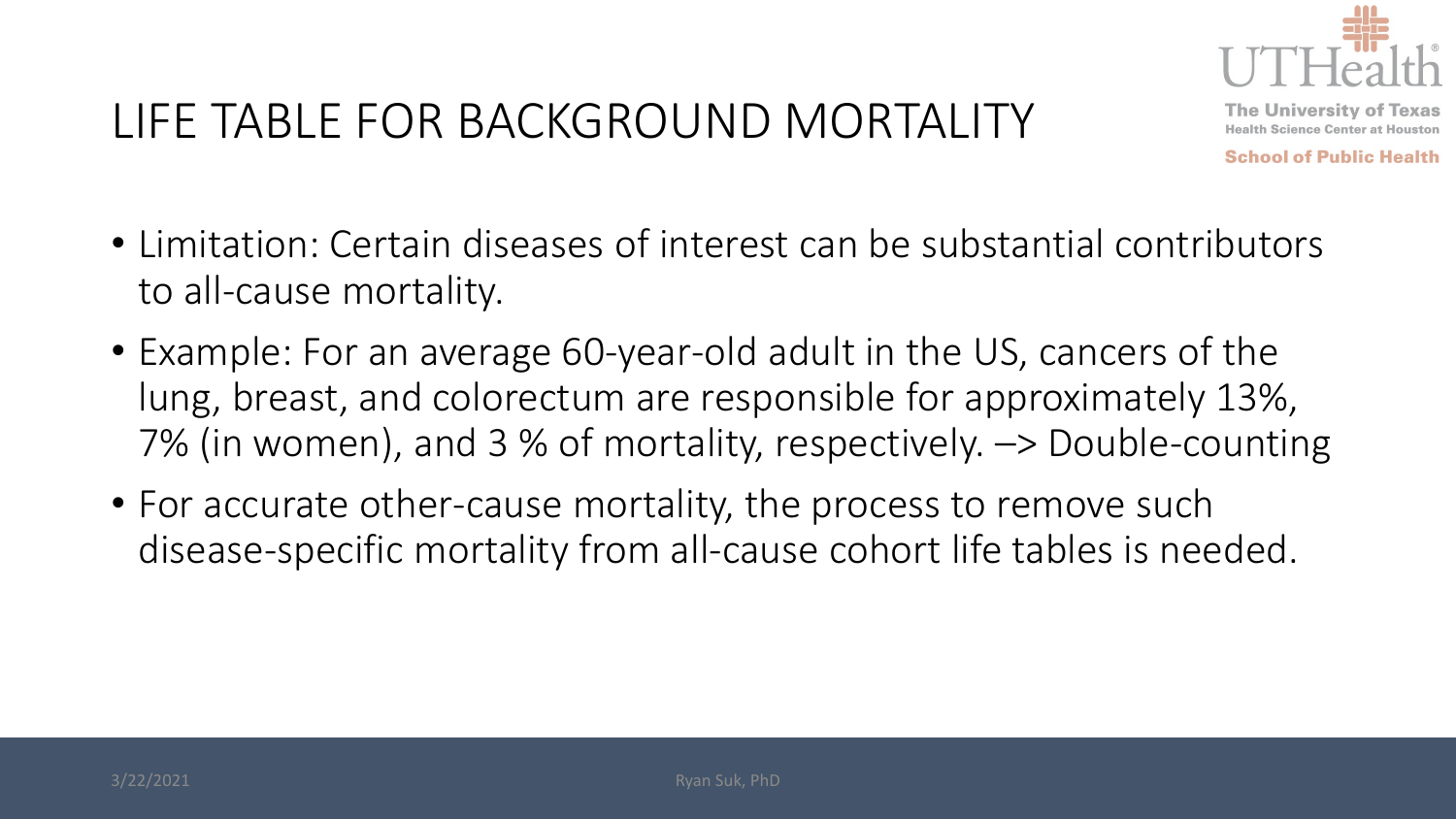

#### TIME-DEPENDENT PROBABILITIES FROM SURVIVAL **Health Science Center at Houston** ANALYSIS **School of Public Health**

- When we cannot assume the rate is constant over time, we need timedependent transition probabilities.
- One way is to extrapolate RCTs survival analysis results.
- There are several different methodologies for extrapolating survival analysis results for transition probabilities.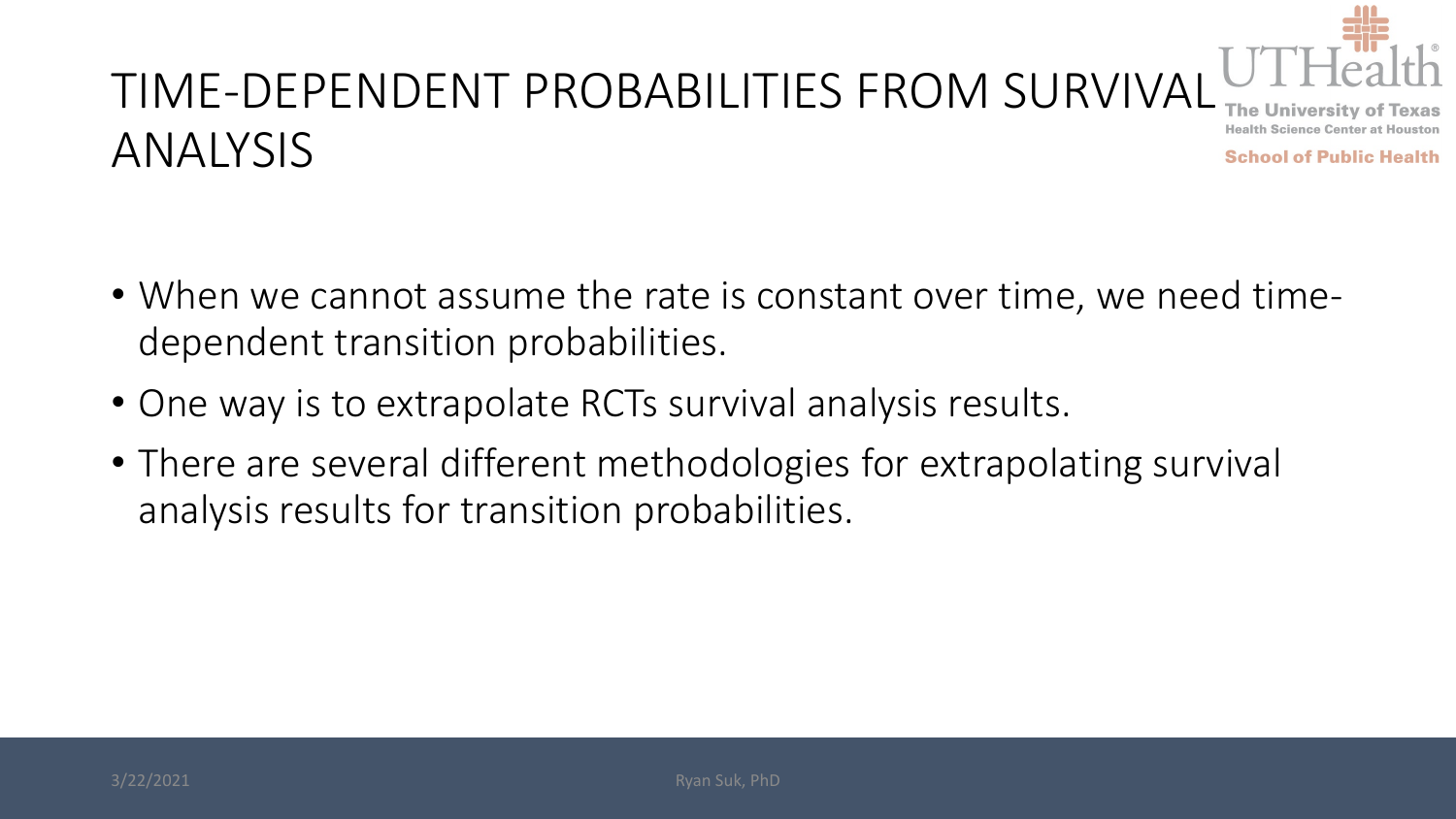

#### TIME-DEPENDENT PROBABILITIES FROM SURVIVAL LA FICA ANALYSIS **School of Public Health**

- Step 1: Fit the extracted data from survival analysis to parametric survival models.
- Step 2: Find the statistically best fitted parametric survival distribution based on the goodness-of-fit metrics (e.g., Akaike information criterion (AIC), Bayesian information criteria (BIC))
- Step 3: Convert the fitted survival distribution to the transition probabilities for each model cycle.

$$
m(t) = \frac{p(t \leq T < t+1)}{p(t \leq T)} = \frac{S(t+1) - S(t)}{S(t)}
$$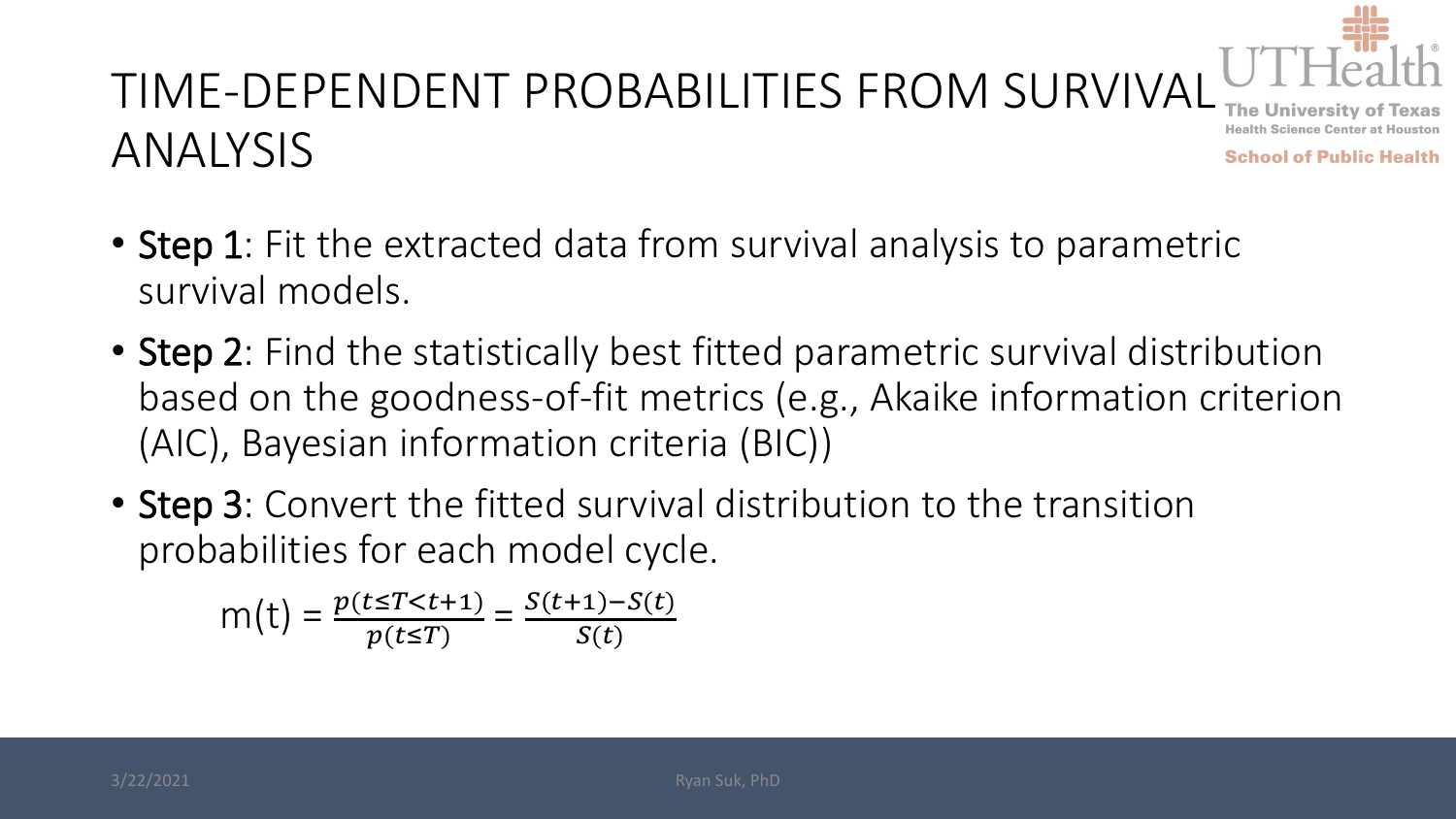

# SUGGESTED HIERARCHY OF EVIDENCE

**The University of Texas Health Science Center at Houston** 

- 1. Systematic review of primary studies
	- Identifies all relevant primary research, undertake standardized appraisal of study quality, and summarize the studies of acceptable quality.
	- Meta-analysis: A special type of systematic review that entails a quantitative synthesis of evidence.
- 2. Best single study
	- Choose the largest study that meets some quality criteria.
- 3. Subjective estimates
	- e.g., expert opinion